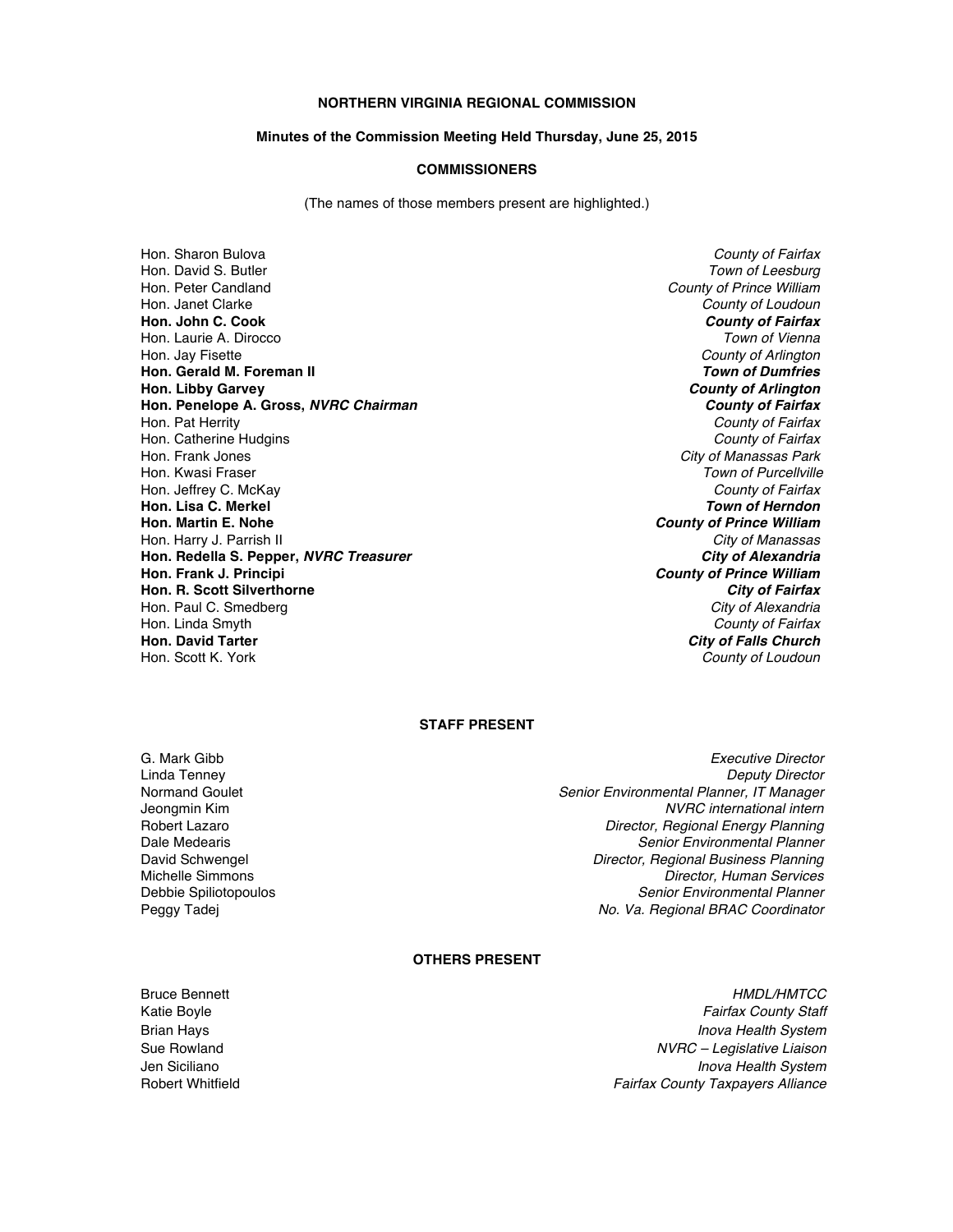Summary Minutes of the Commission June 25, 2015 Page 2

ALLEGIANCE

CALL TO ORDER Chairman Gross called the meeting to order at 7:30 p.m.

PLEDGE OF The Pledge of Allegiance was recited by all present.

ROLL CALL The roll was called and all members present or absent were noted for the record.

MINUTES Upon a motion made and duly seconded, the Commission meeting minutes of May 28, 2015 were approved. Commissioner Garvey abstained, as she didn't attend the last Commission meeting.

PRESENTATION 1 Chairman Gross introduced and welcomed Brian Hays, Project Director at the Inova Center for Personalized Health.

> Mr. Hays started out by showing a map of the envisioned Inova Center. Inova has leased Exxon Mobil's 117-acre Merrifield campus for the next 99 years, planning to develop a multimillion-dollar Inova Center for Personalized Health on the Fairfax campus, just moments from its own Inova Fairfax Hospital.

> The new Inova Center for Personalized Health, to be led by newly named CEO Todd Stottlemyer, is the latest example of Inova's commitment to genomic research and personalized medicine. Inova's new campus comprises 117 acres, 1.2 million square feet of office space, 2600 parking spaces, 5 major buildings. It will be a one-of-a-kind, internationally prominent center for genomic research, personalized healthcare and associated life science commercial development.

> Inova has set its sights on becoming the world's epicenter for translational cancer research and patient care based on genomic science, as well as a magnet for the world's best biotech researchers. Mr. Hays said that the work that Inova will do at the new campus will help stimulate the collaboration of high technology life science companies with world-class researchers, leading to the expansion of the life science related economic sector in Virginia and the Greater Washington region.

> He then proceeded with explaining that since it is a center of personalized health, this means Inova is rethinking the entire medical delivery system. It is not just about taking care of you, when you get sick. It is also important to take care of you before you get sick. Inova's personalized health approach is meant to enable individuals to live longer, healthier lives. The priority is to try to keep people out of the hospital. So Inova is rethinking what wellness really is and how this can be tied in with some of the medical excellence that we have. And at the moment, there is no one else in the US trying to do what Inova is doing. One of the major efforts here also is to think about our economy. The impact of federal government cutbacks is big. So the question is "What are we going to do?" The combination of all the big resources in the area is the key. One of the potential opportunities is the development of a biotech/medtech business center in Northern Virginia. After all, we are very close to the major research centers like NIH, NIST, DoD, etc. So we need to combine the strong information technology expertise, that is already in Virginia, with the federal institutions and the great experts there, the great workforce that we have in Northern Virginia, and also our patients.

> The diversity of population is a treasure. Patients are an asset. Inova has 100,000 admissions a year. And what is really significant is, that we have a very diverse population in Northern Virginia. We know through our genetic center that we have genetic data from people from 108 countries. That really matters, as the original human genome project actually used genetic data from a small group of people. But we are all different and all have different genetic makeup and those differences are also racially oriented. People want to be part of the clinical trials, etc. So we need to make use of this. The original genome project started out with just a few different strands of our gene pool. But now we have such a high diversity in Northern Virginia that this needs to be utilized. The genetic research is truly significant. If we combine academic and commercial institutions from the area, we have a chance to be the core of the biotech development center in Northern Virginia. The concept is that Inova will work with research institutions in Virginia and have them physically present on site. Inova also wants to bring in a team with commercial operations, as well, e.g. Google, Amazon. Connecting researchers, clinicians and empowered consumers, Inova integrates genomic research for patient care, prevention and wellness. The bottom line is if you concentrate your focus, you are much more likely to be successful. So that is what Inova will try to do.

> Mr. Hays also commented on the renovation of the existing buildings on the Inova property and that this will take some time. Much of the land won't be able to be used for the next 2 years.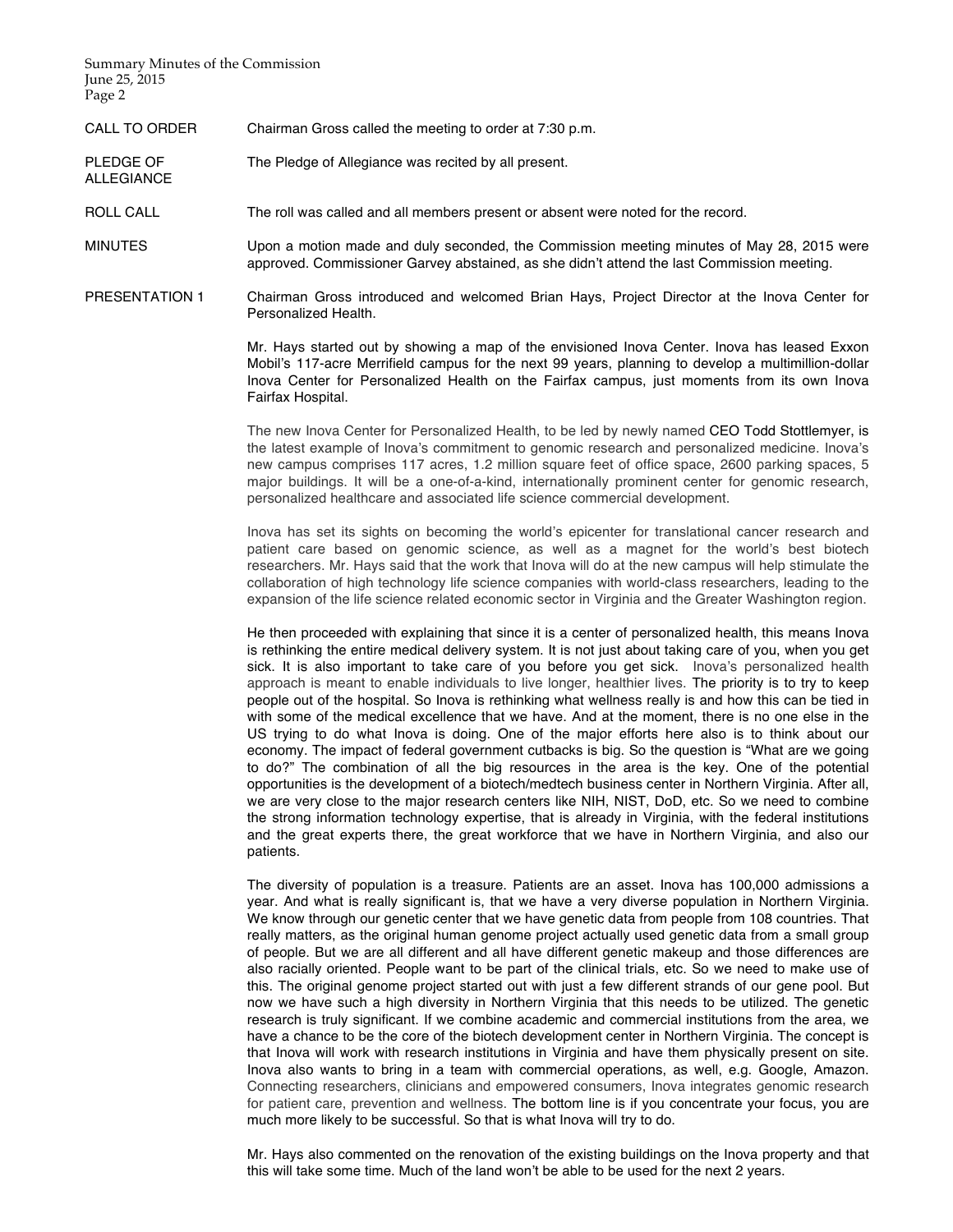| Mr. Hays also spoke about the following: lnova is intended to grow from a regional institution into a |
|-------------------------------------------------------------------------------------------------------|
| national institution. This can be done through focus. They are trying to recruit top doctors from all |
| over the country. They are trying to bring in more people that specialize and have expertise in the   |
| usual procedures, so that a name can be developed. The research activity is also linked to bring in   |
| the top physicians. Inova needs to build a robust medical institution that also serves the entire     |
| community. Personalized health is more than just genetics, it is thinking of the patient first. The   |
| patient needs to have a more confident and effective experience. To do that lnova has to have the     |
| right imaging, the right equipment on site, etc. Multi-specialty is also a key to the right kind of a |
| medical and research facility.                                                                        |

Inova also will have an international focus. There are a lot of embassies in the Washington DC area. So that needs to be considered, too.

Mr. Hays then brought to the Commissioners' attention that Inova will have a special fitness center, that will be tied to medical needs of patients and to genetics. "How can we take wellness into the community" is the main concept here.

Mr. Hays concluded that the main question is "what can we do differently to improve the health of our groups and tie it into an overall medical wellness system"?

*Questions and answers* Commissioner Gross commented that there is a lot of opportunity for employment with our workforce effort. The spin off opportunities could be significant and could improve the economy of the region. They have been significant in other areas like Boston. She also added that the Governor has been very supportive of this effort and that this will benefit everybody.

> Commissioner Tarter asked what the total investment will be and what is the source of funding. Mr. Hays said that this is a difficult question to answer. The investment is broken into 2 pieces. One is the capital investment and the other is the variety of programs. The amount that will go into the programs is very significant. One resource is Inova's budget reserve. Some of the commercial centers will pay rent. Retail operations will support it as well. Inova is trying to design a business model going forward to make it as self sufficient as possible.

> Commissioner Pepper added that she hopes that in the process of building this, it will not take away from what the hospitals in the Inova System already have. Mr. Hays replied that this is not the intent in any way. Inova understands that it is a hospital system with 5 major hospitals in the area. There is no intent to take people, no intent to divert resources.

Mr. Hays also added that this is an opportunity to expand service to the entire region.

Commissioner Garvey asked about the cutbacks that are currently happening at the NIH, and the lack of funding from the federal government.

Mr. Hays responded that this gives Inova an opportunity to recruit top people.

Commissioner Garvey also asked about the intersection between diet and health and how Inova will be looking at that.

Mr. Hays replied by saying that if Inova really wants to focus on keeping people healthy, then the right diet is an important factor. Inova will look at the wellness side of it.

Chairman Gross asked Mr. Hays to address the Commonwealth piece. He said, that there were multiple meetings with the Governor of Virginia to develop legislation, to help jumpstart this biotech industry. In order to get funding, Inova needs to make a compelling case that it can build a biotech industry. And the best way to do it is concentration of forces.

Mr. Gibb commented that this is an exciting project and a game changer.

PRESENTATION 2 Mr. Gibb explained to the Commission that the presenter was unfortunately not able to attend this Commission meeting, but that he has some numbers to offer on the presenter's behalf.

> The training center, one of five large regional institutions in Virginia that are operated by the state's Department of Behavioral Health and Developmental Services, was built to house and provide services for people with intellectual and physical disabilities. The Northern Virginia facility, located on more than 80 acres off Braddock Road in Fairfax, has offered medical, dental and nursing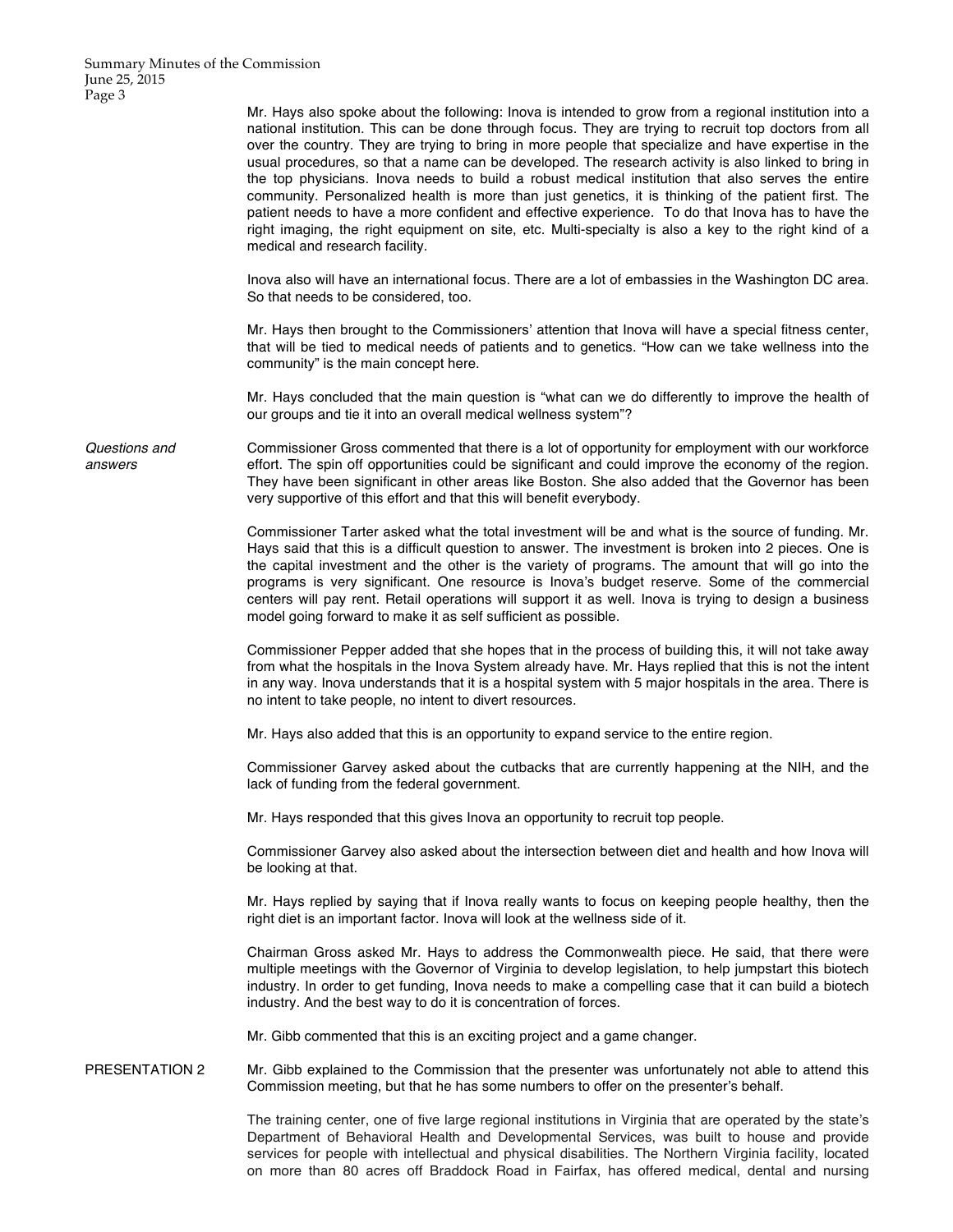services, physical and occupational therapy, social work and psychology services since opening in 1973.

With the final approval of the negotiated agreement between the United States Department of Justice and the Commonwealth of Virginia, the Commonwealth's plan to discharge all of the Northern Virginia Training Center (NVTC) residents into a community setting has begun implementation. The Training Center has been home to approximately 200 significantly intellectually and developmentally disabled residents, who require care for many life functions, including eating, bathing and sometimes even basic physical movements.

Chairman Gross said that this has been an ongoing issue for about 3 years now.

The training center is projected to close in March 2016.

Commissioner Cook mentioned that there will be a status conference  $2<sup>nd</sup>$  week of July in the federal court case on the whole closing issue of the facility. The justice department submitted a letter to the Court last week, which stated that the Commonwealth embellished the settlement. There are several different parts of that, but two in particular jump out. 1. Allegation, that people, who are leaving the facility, are being housed more than 100 miles away from Fairfax County and the suggestion by the justice department is that this is not with their consent. 2. Despite the State Law that says all the money from the sale of the facilities in the training center is required to go into programs that serve the population, the State is reducing the budgets of those programs by the same amount of money that is coming in, which the justice department sees as problematic.

Chairman Gross added, that the challenge is that we don't have the community capacity to house the people from the training center. Trying to build this capacity is a challenge.

Commissioner Nohe then said, that the challenge is that the trained workers now will not have the same live/work opportunities like they had in the training center. Now we will need a bigger pool of people with the right skillset as their clients won't be in just one facility, but in multiple ones.

Commissioner Merkel pointed out, that we need to advocate why it is good to have communitybased care in our neighborhoods.

- CONSENT AGENDA Commissioner Principi moved approval of the Consent Agenda, consisting of the items outlined below. The motion was seconded by Commissioner Pepper and carried unanimously.
	- *Resolution No. P15-32:* Authorization to enter into a contract with Steven S. Fuller
	- *Resolution No. P15-33:* Authorization to contract with McDermott Will & Emery

**EXECUTIVE** DIRECTOR'S REPORT

- Workforce Committee
- Fast Ferry Service
- Military/Community Partnership
- Commuter Center Day at Fort Belvoir
- Northern Virginia Clean Water Partners Regional Stormwater Education Campaign

Printed copies of the report were distributed and Mr. Gibb went through the slides:

- Four Mile Run Program
- Solarize Campaign Update
- Transatlantic Urban Climate Dialogue Continues
- Affordable Care Act
- Bike/Pedestrian Safety
- Northern Virginia Sustainability Network
- Congratulations to NVRC's Debbie Spiliotopoulos

CHAIRMAN'S REPORT **WORKFORCE COMMITTEE** REPORT

Chairman Gross told the Commissioners that the Workforce Summit is scheduled for September 22, 2015 with Governor McAuliffe.